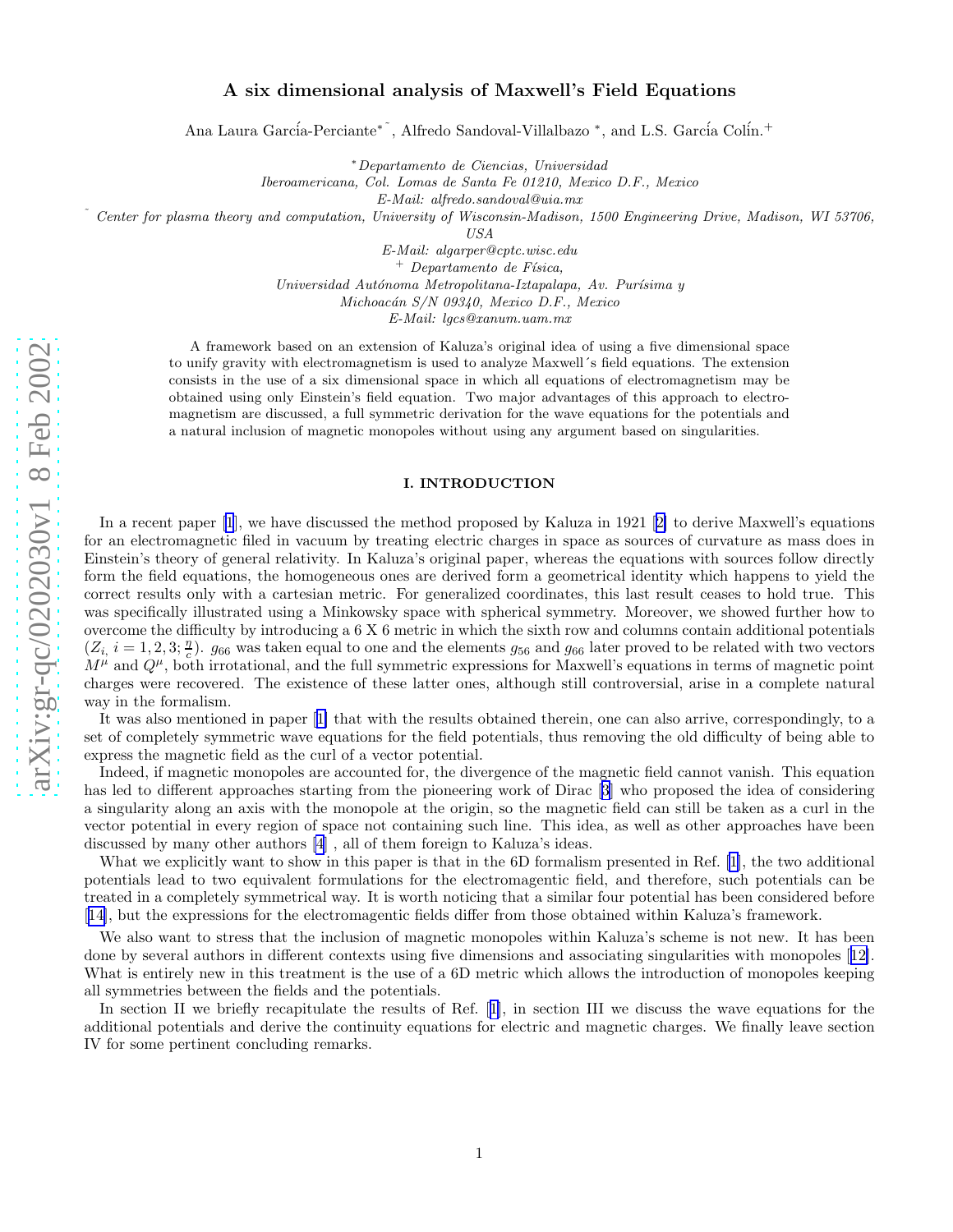## II. GENERAL BACKGROUND

<span id="page-1-0"></span>As it has been discussed at length in the literature, physicists have long searched for magnetic monopoles. The main reason is very simple: symmetry. Electromagnetic theory would become much more symmetric if terms proportional to magnetic charges and current densities are added to the Maxwell equations. This has been very clearly pointed out in the literature, such equations adopt a very elegant and symmetric structure. But some inconsistences appear if one turns to work with the electromagnetic potentials. The magnetic field cannot be represented as a curl anymore, since its divergence is now supposed to be proportional to a magnetic charge density. In Jackson´s textbook[[9\]](#page-7-0), a solution for a particular problem is mathematically stated without major obstacles. Some other authors, in the spirit of Jackson, have proposed to represent a magnetic monopole as a singularity in a four dimensional space-time in which the vector potential is discontinuous. Since in this case the potential is not differentiable, the definition of the field tensor, in terms of potentials, ceases to hold. Then, the magnetic field would have a vanishing divergence in all the four dimensional space, except at the monopole´s position. This argument solves the problem but introduces an undesirable asymmetry in the definitions of magnetic and electric potentials. An alternative solution to this problem can be found following the line of Kaluza´s theory in a 6D space time. In order to include a magnetic charge and preserve full symmetry in electromagnetic theory, five dimensions are not enough. The fifth dimension introduced by Kaluza was characterized by the condition  $\frac{dx^5}{dt} = \frac{q}{m}$ , q being the charge, m its mass and the cylindrical condition  $\frac{\partial}{\partial x^5} = 0$ . Analagously, a sixth dimension is now introduced according to the conditions

$$
\frac{dx^6}{dt} = \frac{g}{m} \tag{1}
$$

$$
\frac{\partial}{\partial x^6} = 0 \tag{2}
$$

where in Eq.  $(1)$ , q is the magnetic charge and m is the rest mass of the particle.

For the sake of simplicity, the metric tensor to work with will consist in a 6D generalization of Minkowky´s space time with the new entries:

$$
g_{n6} = g_{6n} = Z_n \quad n = 1, 2, 3 \tag{3}
$$

and

$$
g_{46} = g_{64} = \frac{\eta}{c} \tag{4}
$$

Here, the quantities  $Z_n$  and  $\eta$  will be interpreted later. At present we shall regard them as two potentials, one of scalar type  $\eta$  and one of a vector type  $Z_n$ . This is done in order to preserve symmetry with the conventional theory. For the time being, the coefficients  $g_{56} = g_{65}$  are left undetermined, but will be accounted in a rigorous way later. With the proposed metric, the Chistoffel symbols become,

$$
\Gamma^{\alpha}_{\beta 5} = A^{\alpha}_{,\beta} - A^{\beta}_{,\alpha} + Z^{\alpha} g_{56,\beta},\tag{5}
$$

and

$$
\Gamma^{\alpha}_{\beta 6} = Z^{\alpha}_{,\beta} - Z^{\beta}_{,\alpha} + A^{\alpha} g_{56,\beta}.
$$
\n
$$
(6)
$$

where  $A^n$  is the ordinary vector potential. The Christoffel symbols may also be obtained by requiring that a magnetic field and an electrically charged particle, as well, move along geodesics in this space-time, and comparing its equation of motion with the Lorentz's force, which now includes a symmetric term depending on  $q$ . An example of this procedure was worked out by Stephani [\[18](#page-7-0)] in a pure gravitational context. Thus, the proposed Lorentz force reads:

$$
\frac{d^2x^{\alpha}}{dt^2} = \frac{q}{m} \left[ \varepsilon^{\alpha}_{\beta\gamma} \frac{\partial x^{\beta}}{\partial t} B^{\gamma} + E^{\alpha} \right] + \frac{g}{m} \left[ \varepsilon^{\alpha}_{\beta\gamma} \frac{\partial x^{\beta}}{\partial t} E^{\gamma} - B^{\alpha} \right],\tag{7}
$$

where  $\varepsilon_{\beta\gamma}^{\alpha}$  is Levi Civita's tensor. The Christoffel symbols become those of the five dimensional theory, plus the new ones corresponding to the sixth dimension namely,

$$
\Gamma^m_{6n}=\varepsilon^m_{sn}E^s,
$$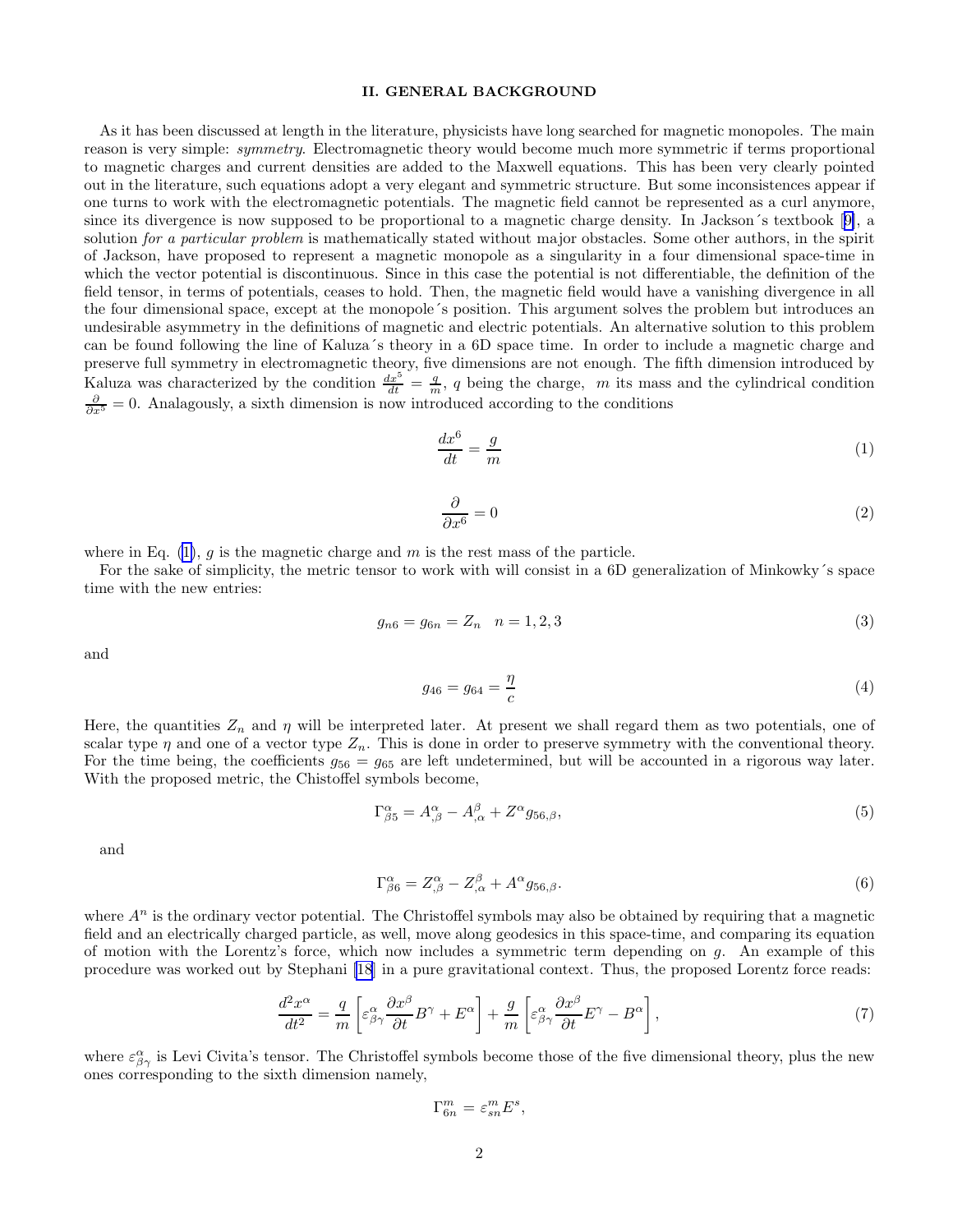$\Gamma_{64}^n = -B^n.$ 

<span id="page-2-0"></span>Comparing both sets of values for the Christoffel symbols (see Appendix A), the definitions of the electric and magnetic fields are obtained. Because there are two sets of Christoffel symbols, we obtain two equivalent forms of expressing the electromagnetic field namely,

$$
E^k = -\varphi^k - A^k_{,4},\tag{8}
$$

$$
B^k = \eta^k - Z^k_{,4},\tag{9}
$$

$$
E^k = \varepsilon_{lm}^k Z^{l,m} + M^k,\tag{10}
$$

$$
B^k = \varepsilon_{lm}^k A^k + Q^k. \tag{11}
$$

If the vectors  $M^k$ ,  $Q^k$  are defined as:

$$
M^{k} = \begin{bmatrix} Z^{2}g_{65,3} \\ Z^{3}g_{65,1} \\ Z^{1}g_{65,2} \end{bmatrix} \qquad Q^{k} = \begin{bmatrix} A^{2}g_{56,3} \\ A^{3}g_{56,1} \\ A^{1}g_{56,2} \end{bmatrix} ,
$$
\n(12)

both fields can be represented in two different ways, and become completely symmetric. Here  $Z^n$  and  $A^n$  with  $n=1,2,3$  are the electric and magnetic vector potentials respectively. The new set of definitions account for a duality in the components of the electromagnetic field. With this dual conception of the field tensor, all the theory can be reformulated including magnetic monopoles and wave equations for the potentials can be obtained. This was shown in Ref. [\[1](#page-7-0)].

Eqs. (10) and (11) show the importance of the quantities  $g_{56}$  and  $g_{65}$  which are postulated to be independent of time and equal to each other (the metric tensor is symmetric). Then, introducing expressions (10) and (11) in Maxwell's equations for the divergence of the fields (Eqs. [\(22](#page-3-0)) and [\(23](#page-3-0))), the relation between the new vectors  $M^k$ and  $Q^k$  is given by:

$$
\nabla \cdot \mathbf{Q} = \frac{\rho}{\varepsilon_0} \frac{q}{m} \,,\tag{13}
$$

$$
\nabla \cdot \mathbf{M} = \frac{\rho}{\varepsilon_0} \frac{g}{m} \,,\tag{14}
$$

The vectors **M** and **Q** in this equations contain space derivatives of  $g_{56} = g_{65}$ . If this quantity is proposed as a constant value, then both electric and magnetic fields would have zero divergence. In such a case, neither magnetic nor electric charges would fit in the theory. Note that these vectors are irrotational, a fact that is sustained by a generalized Helmholtz theorem[[19\]](#page-7-0).

The role of these vectors becomes transparent when the new definitions for the fields are replaced in the electromagnetic vector equations. The full implications of this step will be discussed in the following section.

As it was mentioned in the introduction, there is an inherent asymmetry in the way used by Kaluza to derive Maxwell´s equations. The inhomogeneous equations are derived from the field equation . The other two equations are a consequence of making the cylindrical condition act over an expression that is identically zero by itself so no additional information can be extracted from it. Instead, when the theory is formulated in 6 dimensions, the field equation can be used twice, once for each extra dimension and therefore both pairs of equations can be obtained. In order to analyze this last statement, we start from a stress tensor, which reads:

$$
T^{5\nu} = \rho v^5 v^{\nu},\tag{15}
$$

$$
T^{6\nu} = \rho v^6 v^{\nu}.
$$
\n(16)

Here  $\rho$  is the rest mass density and  $v^{\nu} = \frac{dx^{\nu}}{ds}$  with  $\mu$ ,  $\nu$  running from one to six. Ricci's tensor is calculated by contracting the Riemann-Christoffel curvature tensor and, considering the curvature scalar equal to zero, the field equation becomes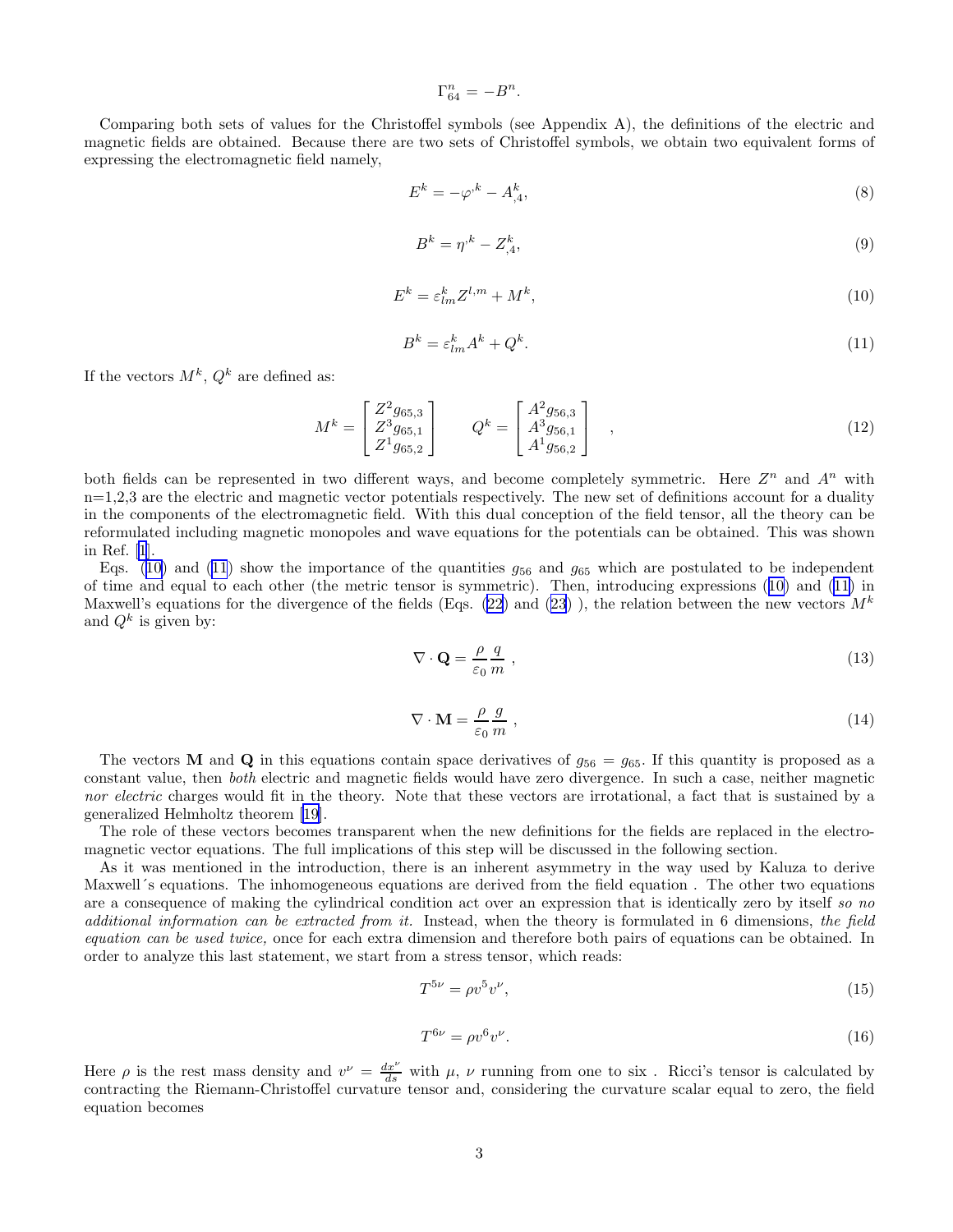$$
G_{\mu\nu} = R_{\mu\nu} = \kappa \, T_{\mu\nu} \tag{17}
$$

<span id="page-3-0"></span>The stress tensor includes now several components porportional to the electric and magnetic current densities. Using  $v^5 = \frac{q}{m}$  and  $v^6 = \frac{g}{m}$  we have that,

$$
R_{\mu 5} = \kappa T_{\mu} = \alpha J_{\mu} \tag{18}
$$

$$
R_{\mu 6} = \kappa \, T_{\mu 6} = \alpha K_{\mu} \tag{19}
$$

where  $J^{\mu} = \rho \frac{q}{m} v^{\mu}$  and  $K^{\mu} = \rho \frac{q}{m} v^{\mu}$  with  $\mu = 1, 2, 3, 4$ .

Making  $\mu = 1, 2, 3$ , expressions (18) and (19) become, in vector form,

$$
\nabla \times \mathbf{E} = -\frac{1}{c} \frac{\partial \mathbf{B}}{\partial t} - \mathbf{K}
$$
 (20)

$$
\nabla \times \mathbf{B} = \frac{\partial \mathbf{E}}{\partial t} + \mu_0 \mathbf{J}
$$
 (21)

and if we take  $\mu = 4$ , in those same equations, the following well-known expressions are obtained:

$$
\nabla \cdot \mathbf{E} = \frac{\rho}{\varepsilon_0} \frac{q}{m} \tag{22}
$$

$$
\nabla \cdot \mathbf{B} = \mu_0 \rho \frac{g}{m} \tag{23}
$$

In the absence of magnetic charge  $(q = 0)$ , the usual electromagnetic equations are recovered. In the presence of magnetic charges, the stress tensor has new components which, by means of the field equation, lead to a full symmetric set of electromagnetic equations.

#### III. WAVE EQUATIONS FOR ELECTROMAGNETIC POTENTIALS

After the lengthy but necessary account of the main results required to tackle the crucial question in this paper, we will now assess the usefulness of the 6D space in deriving the wave equation for the new potentials  $\eta$  and  $Z^n$ introduced in Eqs.([3\)](#page-1-0) and [\(4](#page-1-0)). without resorting to arguments concerning singularities. In fact, if we now substitute thedefinitions of the vectors  $E^k$ ,  $B^k$  given in Eqs. ([8-9\)](#page-2-0) into Eqs. (22-23), one finds that

$$
\nabla^2 \eta + \frac{\partial}{\partial t} \nabla \cdot \mathbf{Z} = \mu_0 \rho \frac{g}{m}.
$$
\n(24)

It is important to notice that in order to obtain the wave equations, it becomes necessary to introduce one additional fact, namely, the condition that the Lorentz's gauge  $A^{\mu}_{,\mu} = 0$  has to be also applied to the new vector potential  $Z^n$ , so that  $Z^{\mu}_{,\mu}=0$ .

This condition implies

$$
\nabla \cdot \mathbf{Z} + \frac{1}{c^2} \frac{\partial \eta}{\partial t} = 0,\tag{25}
$$

which, when replaced in eq. (24), gives

$$
\nabla^2 \eta - \frac{1}{c^2} \frac{\partial^2 \eta}{\partial t^2} = \mu_0 \rho \frac{g}{m}.
$$
\n(26)

On the other hand, the alternative definition for **B** given in eq. [\(11\)](#page-2-0) and the usual one for **E** ([8\)](#page-2-0) can be replaced in equation (21), so that

$$
\nabla \times (\nabla \times \mathbf{A} + \mathbf{Q}) = \mu_0 \mathbf{J} + \mu_0 \varepsilon_0 \frac{\partial}{\partial t} (-\nabla \varphi - \frac{\partial \mathbf{A}}{\partial t}),
$$
\n(27)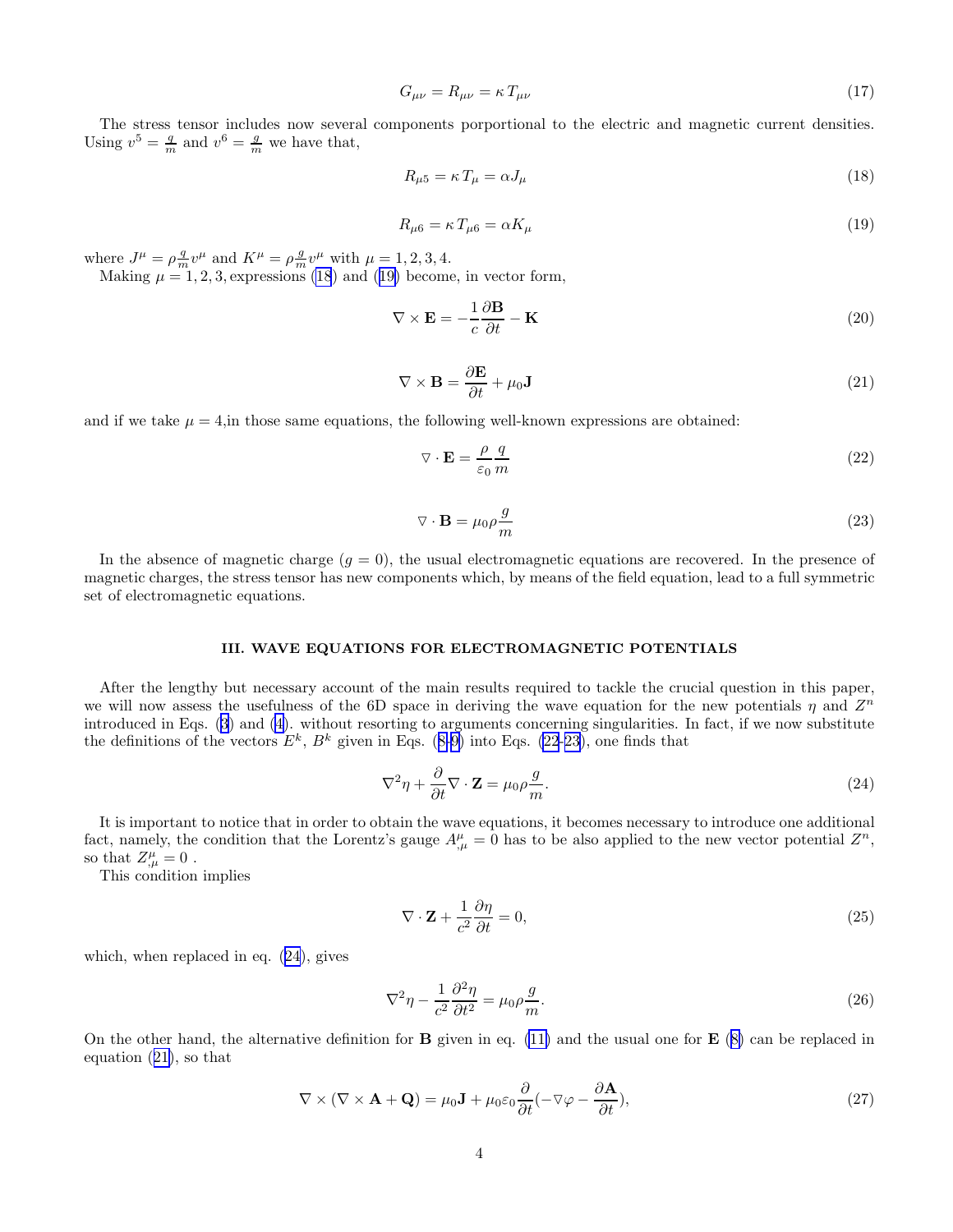which is easily reduced to the result that

$$
\nabla(\nabla \cdot \mathbf{A}) - \nabla^2 \mathbf{A} + \nabla \times \mathbf{Q} = \mu_0 \mathbf{J} - \frac{1}{c^2} \nabla \frac{\partial \varphi}{\partial t} - \frac{1}{c^2} \frac{\partial^2 \mathbf{A}}{\partial t^2}.
$$
 (28)

Recalling that **Q** is irrotational (see section 4) and using the gauge condition  $A^{\mu}_{,\mu} = 0$  we can rewrite Eq. (28) as:

$$
\nabla^2 \mathbf{A} - \frac{1}{c^2} \frac{\partial^2 \mathbf{A}}{\partial t^2} = \mu_0 \mathbf{J}.
$$
 (29)

Following an analogous procedure, the equation for **Z** can also be obtained. The result reads:

$$
\nabla^2 \mathbf{Z} - \frac{1}{c^2} \frac{\partial^2 \mathbf{Z}}{\partial t^2} = \frac{1}{\varepsilon_0} \mathbf{K}.
$$
 (30)

It is now important to remark that the above procedure could be questioned by inquiring what would happen if the complementarydefinitions for  $E$  and  $B$  are introduced in the same field equation ([20\)](#page-3-0) or [\(21](#page-3-0)). To examine this puzzle letus now take  $\bf{E}$  defined by Eq. ([8\)](#page-2-0) and  $\bf{B}$  by Eq. [\(11](#page-2-0)) and substitute them into Eq. [\(20](#page-3-0)). This will give rise to the following result,

$$
\nabla \times (-\nabla \varphi - \frac{\partial \mathbf{A}}{\partial t}) = -\frac{\partial}{\partial t} (\nabla \times \mathbf{A} + \mathbf{Q}) - \frac{1}{\varepsilon_0} \mathbf{K},\tag{31}
$$

and therefore

$$
\frac{\partial \mathbf{Q}}{\partial t} + \frac{1}{\varepsilon_0} \mathbf{K} = 0. \tag{32}
$$

Moreover, introducing the definition given by eq.  $(11)$  for **B** in equation  $(23)$  and taking divergence on both sides of it, the following expressions are obtained:

$$
\nabla \cdot (\nabla \times \mathbf{A} + \mathbf{Q}) = \mu_0 \rho \frac{g}{m},\tag{33}
$$

or,

$$
\nabla \cdot \mathbf{Q} = \mu_0 \rho \frac{g}{m}.\tag{34}
$$

Taking the time derivative of (34), the divergence in (32) and combining the resulting equations, a continuity equation for the magnetic charge is obtained, namely:

$$
\nabla \cdot \frac{\partial \mathbf{Q}}{\partial t} = \mu_0 \frac{\partial (\rho \frac{g}{m})}{\partial t},\tag{35}
$$

or, in a more familiar notation,

$$
\frac{1}{c^2} \frac{\partial(\rho \frac{g}{m})}{\partial t} + \nabla \cdot \mathbf{K} = 0.
$$
 (36)

Therefore, such a procedure generates the continuity equations, both for magnetic as well as electric charges in terms of their respective fluxes,  $K$  and  $J$ . Thus the symmetry sought for the electromagnetic field equations is complete.

Summarizing, in this section, wave equations for potentials have been obtained. These equations are completely symmetric. When the new definitions are introduced into Maxwell's equations, wave equations for potentials or continuity equations for the charges are obtained.

## IV. CONCLUDING REMARKS

Under the assumption that assures the existence of magnetic monopoles, working in a six-dimensional space-time gives useful information about the nature of electromagnetic fields and potentials. In the traditional theory, the expressions for the electric and magnetic field in terms of potentials are different. This difference is caused by the absence of a magnetic charge in the formalism and leads to an asymmetric set of Maxwell's equations. By means of an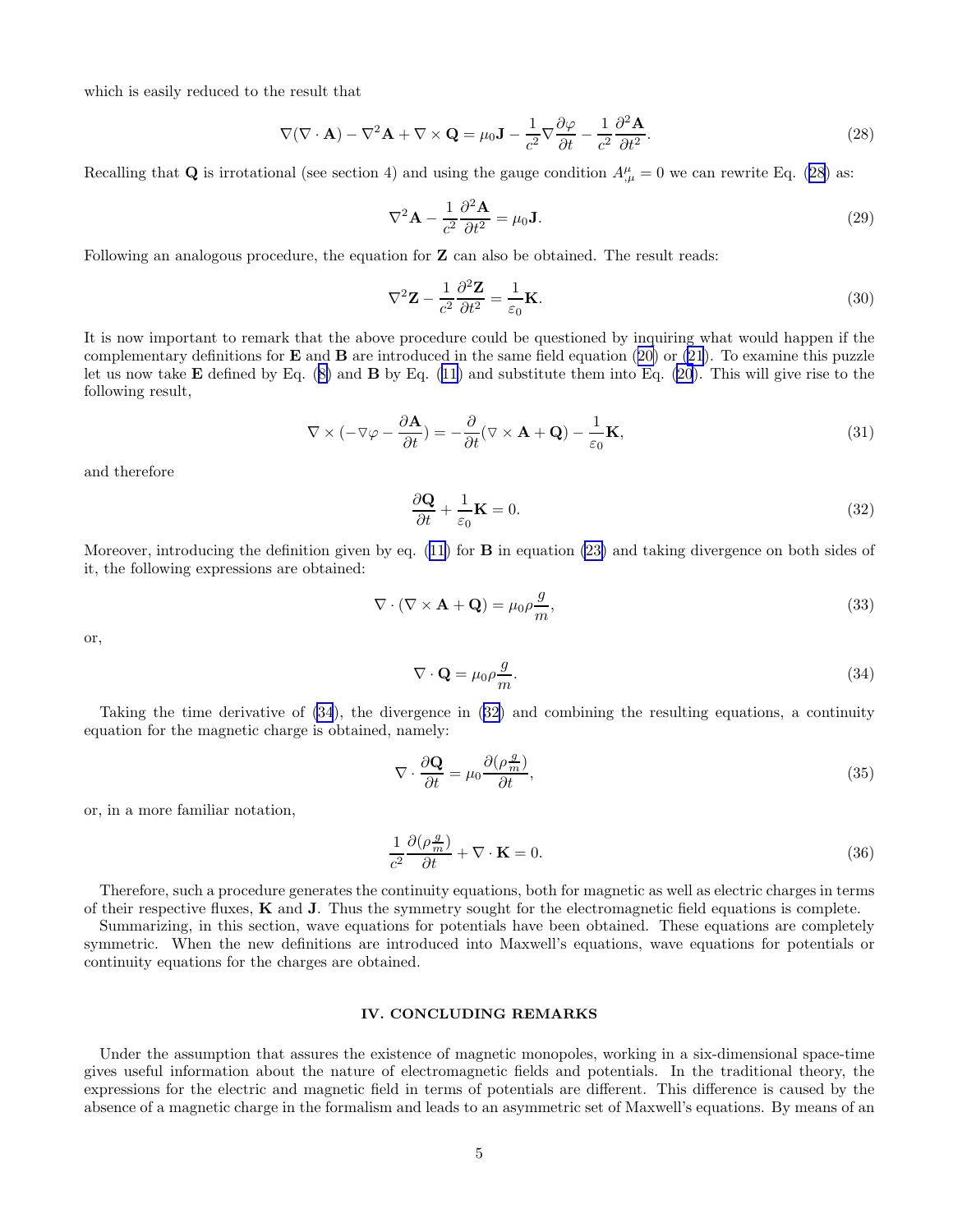<span id="page-5-0"></span>extension of Minkowski's metric to six dimensions, symmetric Maxwell's equations result from Einstein's field equation. As part of the geometrical description inherent to this six dimensional space-time, an electric vector potential and a magnetic scalar potential are required. With this set of functions, dual definitions for the fields can be formulated, and, with them, four wave equations, one for each potential,  $\eta$ ,  $\varphi$ , **A** and **Z** are obtained.

Magnetic monopoles are theoretically possible but none has been detected so far. Living in a big universe induces people to think that the possibility of its existence is not remote. Research is being done in this line. Therefore, since no magnetic charges are found yet, it is not possible to estimate the order of the charge-mass ratio of a magnetic monopole, without using quantum theory. This ratio shall characterize the sixth dimension by being equal to it's time variation, as is expressed by Eq.[\(1](#page-1-0)). Meanwhile, the assumption associating a small value for  $q/m$  seems to be correct, but this hypothesis certainly needs a stronger support.

This paper establishes something more than a different formulation of results already obtained in magnetic monopole physics. The theory of a six dimensional space-time gives additional information on the subject. The duality of the field tensor has been mentioned before[[19\]](#page-7-0) but in this work a natural origin of this property is exhibited. Six dimensions implies two four-potentials, and so, two different symmetric definitions for each field. Therefore, an electromagnetic theory including magnetic monopoles, formulated in a six-dimensional space-time, gets closer to the challenge of a universal description of all phenomena in nature based in the geometry of space-time.

# APPENDIX A: CHRISTOFFEL SYMBOLS AND ITS RELATION WITH THE ELECTROMAGNETIC **FIELD**

There are two different mechanisms by which Christoffel symbols can be obtained. The first one consists in comparing the equation for a geodesic in a six dimensional space with a corresponding equation of motion for a charged particle under the influence of a generalized Lorentz's force. This equation of motion reads

$$
\frac{d^2x^{\alpha}}{dt^2} = \frac{q}{m} \left[ \varepsilon^{\alpha}_{\beta\gamma} \frac{\partial x^{\beta}}{\partial t} B^{\gamma} + E^{\alpha} \right] + \frac{g}{m} \left[ \varepsilon^{\alpha}_{\beta\gamma} \frac{\partial x^{\beta}}{\partial t} E^{\gamma} - B^{\alpha} \right].
$$
 (A1)

For example, let's take the first component of equation (A1):

$$
\frac{d^2x^1}{dt^2} = \frac{q}{m}\frac{\partial x^2}{\partial t}B_3 - \frac{q}{m}\frac{\partial x^3}{\partial t}B_2 + \frac{q}{m}E_1 + \frac{g}{m}\frac{\partial x^2}{\partial t}E_3 - \frac{g}{m}\frac{\partial x^3}{\partial t}E_2 - \frac{g}{m}B_1,\tag{A2}
$$

which shall be compared, as mentioned before, with the first component of a geodesic, namely,

$$
\frac{d^2x^1}{dt^2} + \Gamma_{5\nu}^1 \frac{q}{m} \frac{dx^{\nu}}{ds} + \Gamma_{6\nu}^1 \frac{g}{m} \frac{dx^{\nu}}{ds} = 0.
$$
 (A3)

Equation  $(A3)$ , after running the indices from 1 to 6, turns out as follows

$$
\frac{d^2x^1}{dt^2} + \Gamma_{51}^1 \frac{q}{m} \frac{dx^1}{ds} + \Gamma_{52}^1 \frac{q}{m} \frac{dx^2}{ds} + \Gamma_{53}^1 \frac{q}{m} \frac{dx^3}{ds} + \Gamma_{54}^1 \frac{q}{m} \frac{dx^4}{ds} + \Gamma_{54}^1 \frac{q}{m} \frac{dx^4}{ds} + \Gamma_{54}^1 \frac{q}{m} \frac{dx^5}{ds} + \Gamma_{54}^1 \frac{q}{m} \frac{dx^6}{ds} + \Gamma_{54}^1 \frac{q}{m} \frac{dx^7}{ds} + \Gamma_{54}^2 \frac{q}{m} \frac{dx^8}{ds} + \Gamma_{54}^1 \frac{q}{m} \frac{dx^8}{ds} + \Gamma_{54}^2 \frac{q}{m} \frac{dx^7}{ds} + \Gamma_{55}^3 \frac{q}{m} \frac{dx^8}{ds} + \Gamma_{55}^4 \frac{q}{m} \frac{dx^8}{ds} + \Gamma_{56}^5 \frac{q}{m} \frac{dx^8}{ds} + \Gamma_{57}^5 \frac{q}{m} \frac{dx^8}{ds} + \Gamma_{58}^6 \frac{q}{m} \frac{dx^7}{ds} + \Gamma_{59}^7 \frac{q}{m} \frac{dx^8}{ds} + \Gamma_{59}^8 \frac{q}{m} \frac{dx^8}{ds} + \Gamma_{59}^8 \frac{q}{m} \frac{dx^8}{ds} + \Gamma_{50}^9 \frac{q}{m} \frac{dx^8}{ds} + \Gamma_{50}^8 \frac{q}{m} \frac{dx^7}{ds} + \Gamma_{50}^9 \frac{q}{m} \frac{dx^8}{ds} + \Gamma_{50}^8 \frac{q}{m} \frac{dx^8}{ds} + \Gamma_{50}^9 \frac{q}{m} \frac{dx^8}{ds} + \Gamma_{50}^4 \frac{q}{m} \frac{dx^6}{ds} + \Gamma_{50}^8 \frac{q}{m} \frac{dx^7}{ds} + \Gamma_{50}^8 \frac{q}{m} \frac{dx^8}{ds} + \Gamma_{50}^8 \frac{q}{m} \frac{dx^8}{ds} + \Gamma_{50}^8 \frac{q}{m} \frac{dx^7}{ds} + \Gamma_{50}^9 \frac{q}{m} \frac{dx^
$$

$$
\Gamma_{61}^{1} \frac{g}{m} \frac{dx^{1}}{ds} + \Gamma_{62}^{1} \frac{g}{m} \frac{dx^{2}}{ds} + \Gamma_{63}^{1} \frac{g}{m} \frac{dx^{3}}{ds} + \Gamma_{64}^{1} \frac{g}{m} \frac{dx^{4}}{ds} = 0.
$$
 (A4)

Now, comparing equations (A2) and (A4) one obtains

$$
\Gamma_{51}^1 = 0,\t\t(A5)
$$

$$
\Gamma_{52}^1 = B_3,\tag{A6}
$$

$$
\Gamma_{53}^1 = -B_2,\tag{A7}
$$

$$
\Gamma_{54}^1 = \frac{1}{c}E_1;
$$
\n(A8)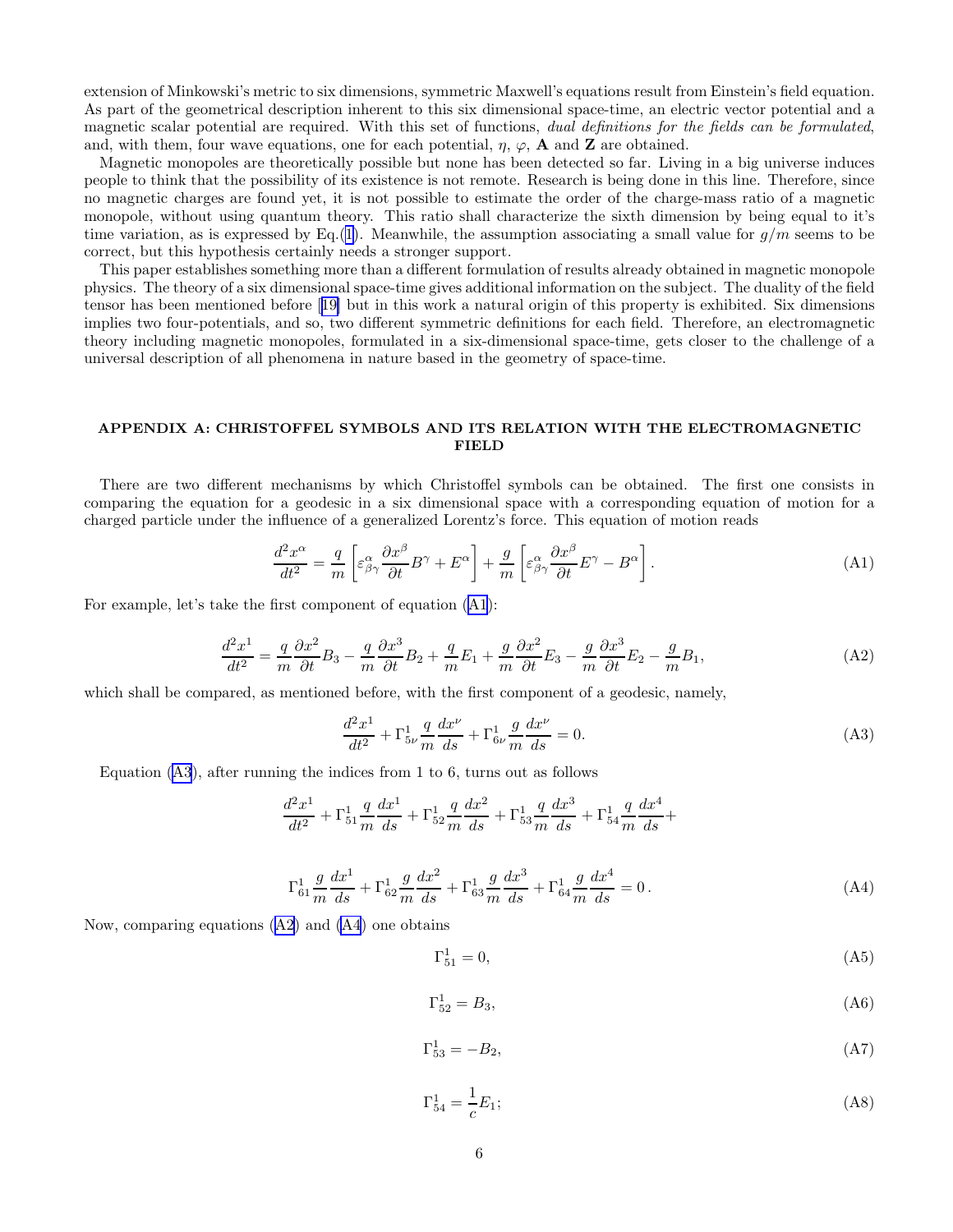<span id="page-6-0"></span>and

$$
\Gamma_{61}^1 = 0,\tag{A9}
$$

$$
\Gamma_{62}^1 = E_3,\tag{A10}
$$

$$
\Gamma_{63}^1 = -E_2,\tag{A11}
$$

$$
\Gamma_{64}^1 = -\frac{1}{c}B_1. \tag{A12}
$$

The second mechanism to obtain Christoffel symbols consists in introducing the metric elements in their definition, see ref. [\[1](#page-7-0)]. The expressions for symbols in equations [\(A5](#page-5-0)) to (A12) are given below

$$
\Gamma_{51}^{1} = \frac{1}{2} g^{11} \left( \frac{\partial g_{51}}{\partial x^{1}} - \frac{\partial g_{51}}{\partial x^{1}} \right) + \frac{1}{2} g^{15} \frac{\partial g_{55}}{\partial x^{1}} = 0,
$$
\n(A13)  
\n
$$
\Gamma_{52}^{1} = \frac{1}{2} g^{11} \left( \frac{\partial g_{51}}{\partial x^{2}} - \frac{\partial g_{52}}{\partial x^{1}} \right) + \frac{1}{2} g^{16} \frac{\partial g_{56}}{\partial x^{2}}
$$
\n
$$
= \frac{1}{2} \left( \frac{\partial A_{1}}{\partial x^{2}} - \frac{\partial A_{2}}{\partial x^{1}} \right) + \frac{1}{2} Z_{1} \frac{\partial g_{56}}{\partial x^{2}},
$$
\n(A14)  
\n
$$
\Gamma_{53}^{1} = \frac{1}{2} g^{11} \left( \frac{\partial g_{51}}{\partial x^{3}} - \frac{\partial g_{53}}{\partial x^{1}} \right) + \frac{1}{2} g^{16} \frac{\partial g_{56}}{\partial x^{3}}
$$
\n
$$
= \frac{1}{2} \left( \frac{\partial A_{1}}{\partial x^{2}} - \frac{\partial A_{3}}{\partial x^{1}} \right) + \frac{1}{2} Z_{1} \frac{\partial g_{56}}{\partial x^{3}},
$$
\n(A15)

$$
\Gamma_{54}^1 = \frac{1}{2} g^{11} \left( \frac{\partial g_{51}}{\partial x^4} - \frac{\partial g_{54}}{\partial x^1} \right) + \frac{1}{2} g^{16} \frac{\partial g_{56}}{\partial x^4} = \frac{1}{2} \left( \frac{\partial A_1}{\partial x^4} + \frac{1}{c} \frac{\partial \phi}{\partial x^1} \right);
$$
\n(A16)

and

$$
\Gamma_{61}^1 = \frac{1}{2} g^{11} \left( \frac{\partial g_{61}}{\partial x^1} - \frac{\partial g_{61}}{\partial x^1} \right) + \frac{1}{2} g^{16} \frac{\partial g_{66}}{\partial x^1} = 0, \tag{A17}
$$

$$
\Gamma_{62}^{1} = \frac{1}{2}g^{11}\left(\frac{\partial g_{61}}{\partial x^{2}} - \frac{\partial g_{62}}{\partial x^{1}}\right) + \frac{1}{2}g^{15}\frac{\partial g_{65}}{\partial x^{2}}
$$
\n
$$
= \frac{1}{2}\left(\frac{\partial Z_{1}}{\partial x^{2}} - \frac{\partial Z_{2}}{\partial x^{1}}\right) + \frac{1}{2}A_{1}\frac{\partial g_{65}}{\partial x^{2}},
$$
\n
$$
\Gamma_{63}^{1} = \frac{1}{2}g^{11}\left(\frac{\partial g_{61}}{\partial x^{3}} - \frac{\partial g_{63}}{\partial x^{1}}\right) + \frac{1}{2}g^{15}\frac{\partial g_{65}}{\partial x^{3}}
$$
\n
$$
= \frac{1}{2}\left(\frac{\partial Z_{1}}{\partial x^{2}} - \frac{\partial Z_{3}}{\partial x^{1}}\right) + \frac{1}{2}A_{1}\frac{\partial g_{65}}{\partial x^{3}},
$$
\n(A19)